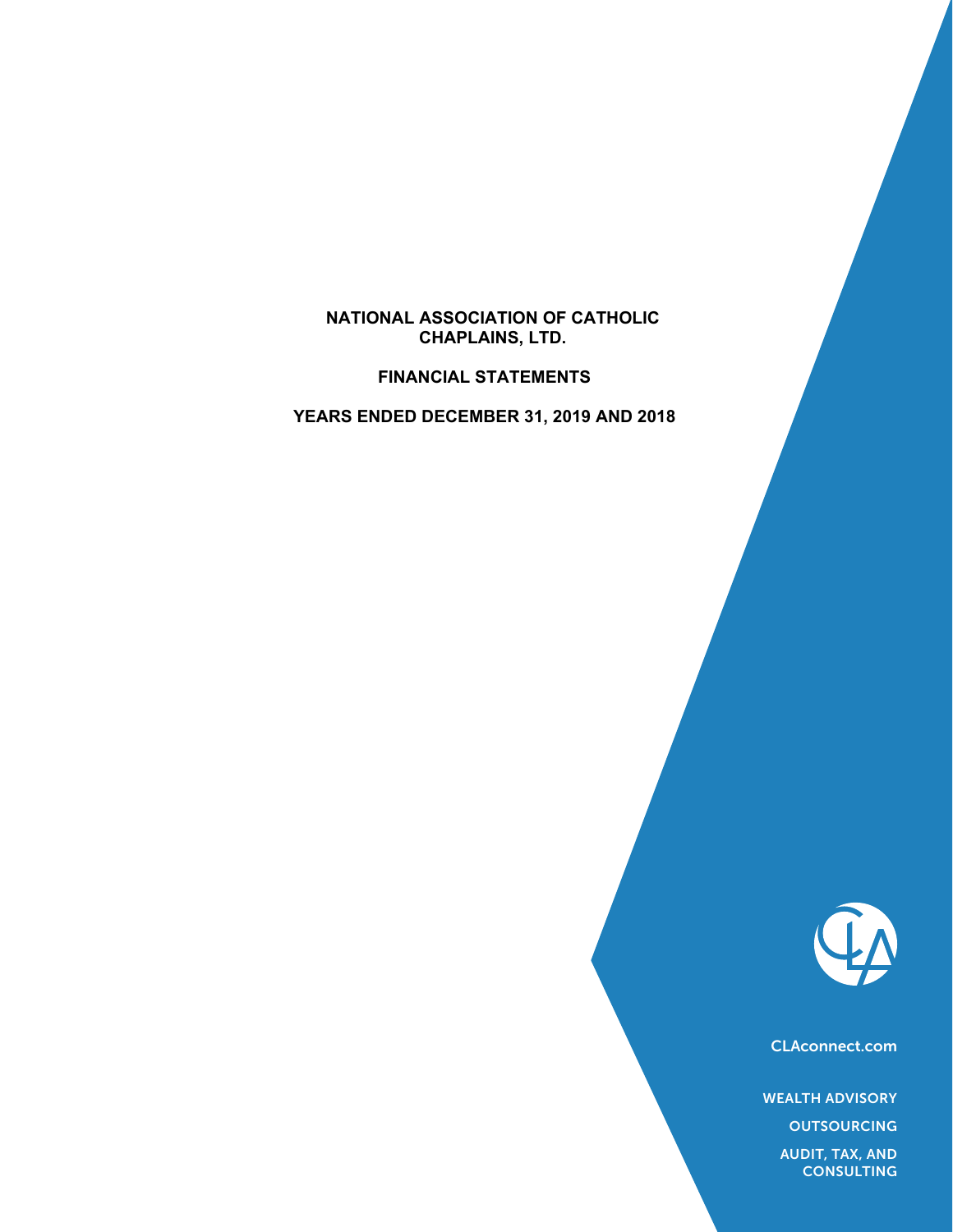## **NATIONAL ASSOCIATION OF CATHOLIC CHAPLAINS, LTD. TABLE OF CONTENTS YEARS ENDED DECEMBER 31, 2019 AND 2018**

| <b>INDEPENDENT ACCOUNTANTS' REVIEW REPORT</b> |                                          |             |  |  |  |  |
|-----------------------------------------------|------------------------------------------|-------------|--|--|--|--|
|                                               | <b>FINANCIAL STATEMENTS</b>              |             |  |  |  |  |
|                                               | <b>STATEMENTS OF FINANCIAL POSITION</b>  | $\mathbf 2$ |  |  |  |  |
|                                               | <b>STATEMENTS OF ACTIVITIES</b>          | 3           |  |  |  |  |
|                                               | <b>STATEMENTS OF FUNCTIONAL EXPENSES</b> | 4           |  |  |  |  |
|                                               | <b>STATEMENTS OF CASH FLOWS</b>          | 6           |  |  |  |  |
|                                               | <b>NOTES TO FINANCIAL STATEMENTS</b>     |             |  |  |  |  |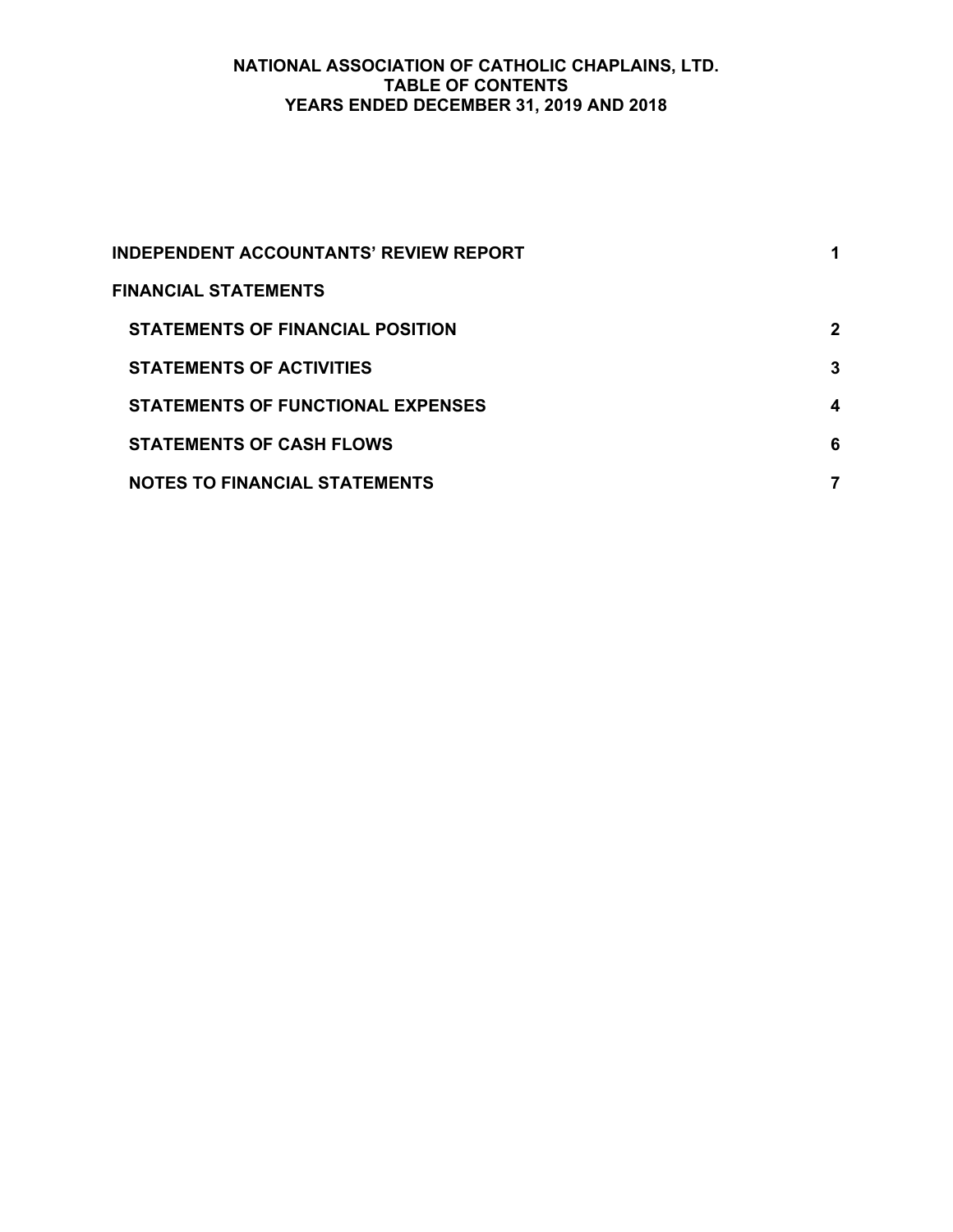

CLA (CliftonLarsonAllen LLP) CLAconnect.com

# **INDEPENDENT ACCOUNTANTS' REVIEW REPORT**

Board of Directors National Association of Catholic Chaplains, Ltd. Milwaukee, Wisconsin

We have reviewed the accompanying financial statements of the National Association of Catholic Chaplains, Ltd. (a nonprofit organization), which comprise the statements of financial position as of December 31, 2019 and 2018, and the related statements of activities, functional expenses, and cash flows for the years then ended, and the related notes to the financial statements. A review includes primarily applying analytical procedures to management's financial data and making inquiries of management. A review is substantially less in scope than an audit, the objective of which is the expression of an opinion regarding the financial statements as a whole. Accordingly, we do not express such an opinion.

## *Management's Responsibility for the Financial Statements*

Management is responsible for the preparation and fair presentation of these financial statements in accordance with accounting principles generally accepted in the United States of America; this includes the design, implementation, and maintenance of internal control relevant to the preparation and fair presentation of financial statements that are free from material misstatement, whether due to fraud or error.

## *Accountants' Responsibility*

Our responsibility is to conduct the review engagement in accordance with Statements on Standards for Accounting and Review Services promulgated by the Accounting and Review Services Committee of the American Institute of Certified Public Accountants. Those standards require us to perform procedures to obtain limited assurance as a basis for reporting whether we are aware of any material modifications that should be made to the financial statements for them to be in accordance with accounting principles generally accepted in the United States of America. We believe that the results of our procedures provide a reasonable basis for our conclusion.

## *Accountants' Conclusion*

Based on our reviews, we are not aware of any material modifications that should be made to the accompanying financial statements in order for them to be in accordance with accounting principles generally accepted in the United States of America.

Viifton Larson Allen LLP

**CliftonLarsonAllen LLP**

Milwaukee, Wisconsin February 4, 2020

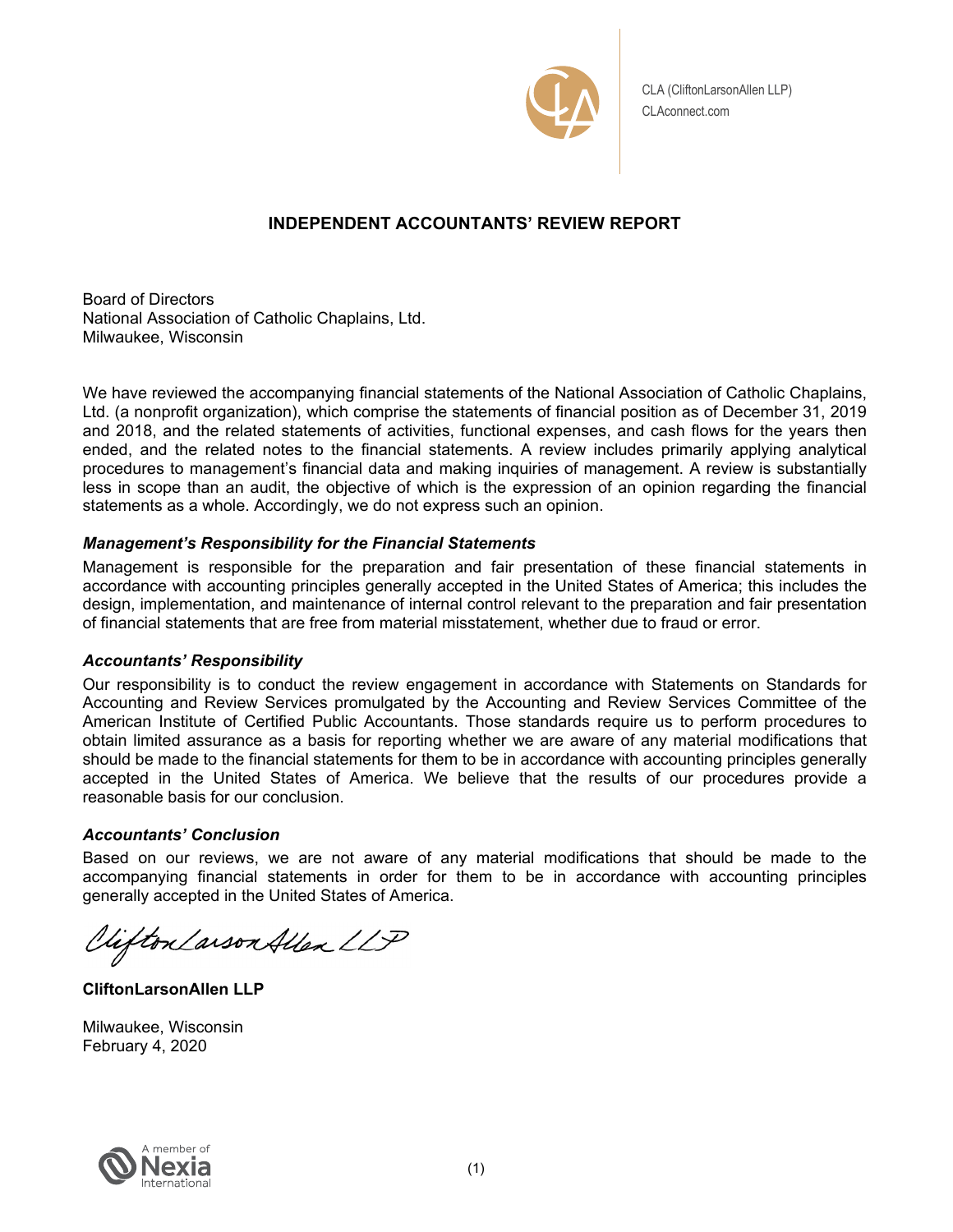| <b>ASSETS</b>                                                      | 2019            | 2018             |  |  |  |  |  |
|--------------------------------------------------------------------|-----------------|------------------|--|--|--|--|--|
|                                                                    |                 |                  |  |  |  |  |  |
| <b>CURRENT ASSETS</b>                                              |                 |                  |  |  |  |  |  |
| Cash                                                               | \$<br>79,877    | \$<br>121,570    |  |  |  |  |  |
| Investments                                                        | 1,818,413       | 1,538,795        |  |  |  |  |  |
| <b>Accounts Receivable</b>                                         | 17,091          | 2,352            |  |  |  |  |  |
| <b>Prepaid Expenses</b>                                            | 18,144          | 36,410           |  |  |  |  |  |
| <b>Total Current Assets</b>                                        | 1,933,525       | 1,699,127        |  |  |  |  |  |
| PROPERTY AND EQUIPMENT, at Cost                                    |                 |                  |  |  |  |  |  |
| <b>Office Furniture and Equipment</b>                              | 55,620          | 59,820           |  |  |  |  |  |
| Leasehold Improvements                                             | 7,689           | 7,689            |  |  |  |  |  |
| <b>Total Property and Equipment</b>                                | 63,309          | 67,509           |  |  |  |  |  |
| Less: Accumulated Depreciation                                     | 58,635          | 61,883           |  |  |  |  |  |
| Total Property and Equipment, Net                                  | 4,674           | 5,626            |  |  |  |  |  |
|                                                                    |                 |                  |  |  |  |  |  |
| <b>Total Assets</b>                                                | \$1,938,199     | 1,704,753<br>SS. |  |  |  |  |  |
| <b>LIABILITIES AND NET ASSETS</b>                                  |                 |                  |  |  |  |  |  |
| <b>CURRENT LIABILITIES</b>                                         |                 |                  |  |  |  |  |  |
| <b>Accounts Payable</b>                                            | \$<br>576       | \$<br>897        |  |  |  |  |  |
| <b>Accrued Payroll and Benefits</b>                                | 25,609          | 35,789           |  |  |  |  |  |
| <b>Deferred Revenues</b>                                           | 197,477         | 210,361          |  |  |  |  |  |
| <b>Total Current Liabilities</b>                                   | 223,662         | 247,047          |  |  |  |  |  |
| <b>NET ASSETS</b>                                                  |                 |                  |  |  |  |  |  |
| <b>Without Donor Restrictions:</b>                                 |                 |                  |  |  |  |  |  |
| Undesignated                                                       | 1,633,946       | 1,373,931        |  |  |  |  |  |
| Designated by the Board for Donor Development and Conference Funds | 65,276          | 68,241           |  |  |  |  |  |
| <b>Total Without Donor Restrictions</b>                            | 1,699,222       |                  |  |  |  |  |  |
|                                                                    |                 | 1,442,172        |  |  |  |  |  |
| <b>With Donor Restrictions</b>                                     | 15,315          | 15,534           |  |  |  |  |  |
| <b>Total Net Assets</b>                                            | 1,714,537       | 1,457,706        |  |  |  |  |  |
| <b>Total Liabilities and Net Assets</b>                            | 1,938,199<br>P. | 1,704,753<br>\$  |  |  |  |  |  |

*See accompanying Notes to Financial Statements.*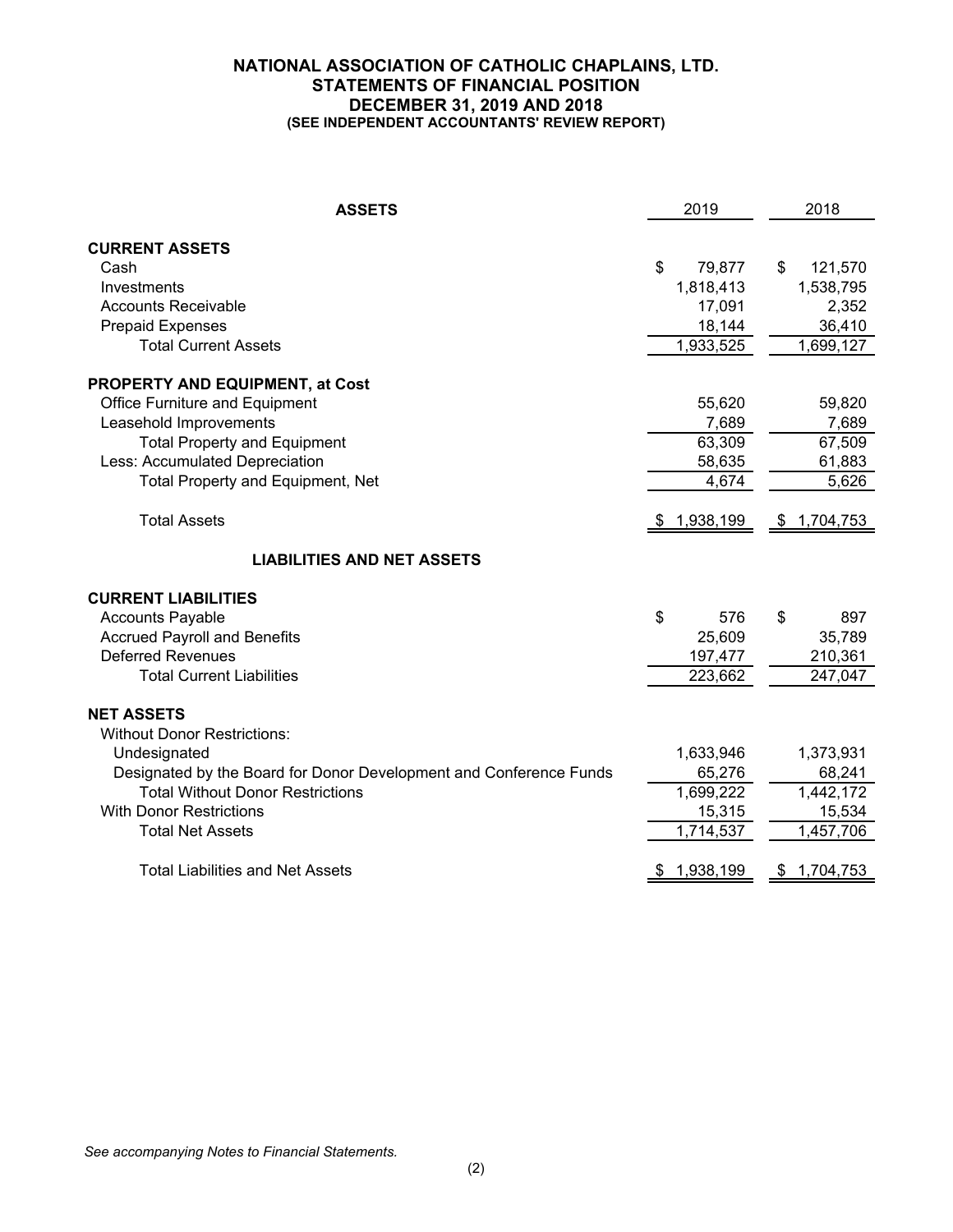### **NATIONAL ASSOCIATION OF CATHOLIC CHAPLAINS, LTD. STATEMENTS OF ACTIVITIES YEARS ENDED DECEMBER 31, 2019 AND 2018 (SEE INDEPENDENT ACCOUNTANTS' REVIEW REPORT)**

|                                        |                      | 2019 |                   |    |           | 2018 |                      |    |              |    |           |
|----------------------------------------|----------------------|------|-------------------|----|-----------|------|----------------------|----|--------------|----|-----------|
|                                        | <b>Without Donor</b> |      | <b>With Donor</b> |    |           |      | <b>Without Donor</b> |    | With Donor   |    |           |
|                                        | Restrictions         |      | Restrictions      |    | Total     |      | Restrictions         |    | Restrictions |    | Total     |
| <b>REVENUES AND SUPPORT</b>            |                      |      |                   |    |           |      |                      |    |              |    |           |
| <b>Membership Dues</b>                 | \$<br>466,527        | \$   |                   | \$ | 466,527   | \$   | 471,675              | \$ |              | \$ | 471,675   |
| <b>Certification Fees</b>              | 70,700               |      |                   |    | 70,700    |      | 62,775               |    |              |    | 62,775    |
| <b>Annual Appeal</b>                   | 64,549               |      |                   |    | 64,549    |      | 59,877               |    |              |    | 59,877    |
| <b>Contributions and Grants</b>        | 29,820               |      |                   |    | 29,820    |      | 40,520               |    |              |    | 40,520    |
| <b>National Conference</b>             | 149,996              |      |                   |    | 149.996   |      | 259,420              |    |              |    | 259,420   |
| <b>Educational Events</b>              | 14,227               |      |                   |    | 14,227    |      | 12,853               |    |              |    | 12,853    |
| Webinars/Audio Conferences             | 45,550               |      |                   |    | 45,550    |      | 46,855               |    |              |    | 46,855    |
| Investment Income (Loss), Net          | 279,388              |      | 315               |    | 279,703   |      | (70, 810)            |    | 209          |    | (70, 601) |
| Miscellaneous Income                   | 33,368               |      |                   |    | 33,368    |      | 38,891               |    |              |    | 38,891    |
| Net Assets Released from Restrictions: |                      |      |                   |    |           |      |                      |    |              |    |           |
| <b>Resricted Funds Utilized</b>        | 534                  |      | (534)             |    |           |      |                      |    |              |    |           |
| <b>Total Revenues and Support</b>      | 1,154,659            |      | (219)             |    | 1,154,440 |      | 922,056              |    | 209          |    | 922,265   |
| <b>EXPENSES</b>                        |                      |      |                   |    |           |      |                      |    |              |    |           |
| Program Services:                      |                      |      |                   |    |           |      |                      |    |              |    |           |
| Advocating/Promoting/Chaplaincy        | 77,636               |      |                   |    | 77,636    |      | 79,673               |    |              |    | 79,673    |
| Governance                             | 148,525              |      |                   |    | 148,525   |      | 122,250              |    |              |    | 122,250   |
| Certification                          | 158,429              |      |                   |    | 158,429   |      | 145,728              |    |              |    | 145,728   |
| Education                              | 256,589              |      |                   |    | 256,589   |      | 375,689              |    |              |    | 375,689   |
| Member Support                         | 58,446               |      |                   |    | 58,446    |      | 57,208               |    |              |    | 57,208    |
| Member Networking/Communications       | 64,903               |      |                   |    | 64,903    |      | 66,710               |    |              |    | 66,710    |
| <b>Total Program Services</b>          | 764,528              |      |                   |    | 764,528   |      | 847,258              |    |              |    | 847,258   |
| <b>Supporting Services:</b>            |                      |      |                   |    |           |      |                      |    |              |    |           |
| Administration                         | 107,372              |      |                   |    | 107,372   |      | 109,606              |    |              |    | 109,606   |
| <b>Fund Raising</b>                    | 25,709               |      |                   |    | 25,709    |      | 26,202               |    |              |    | 26,202    |
| <b>Total Supporting Expenses</b>       | 133,081              |      |                   |    | 133,081   |      | 135,808              |    |              |    | 135,808   |
| <b>Total Expenses</b>                  | 897,609              |      |                   |    | 897,609   |      | 983,066              |    |              |    | 983,066   |
| <b>CHANGES IN NET ASSETS</b>           | 257,050              |      | (219)             |    | 256,831   |      | (61,010)             |    | 209          |    | (60, 801) |
| <b>NET ASSETS</b>                      |                      |      |                   |    |           |      |                      |    |              |    |           |
| Beginning of Year                      | 1,442,172            |      | 15,534            |    | 1,457,706 |      | 1,503,182            |    | 15,325       |    | 1,518,507 |
| End of Year                            | \$<br>1,699,222      | S    | 15,315            | \$ | 1,714,537 | \$   | 1,442,172            | \$ | 15,534       | \$ | 1,457,706 |

*See accompanying Notes to Financial Statements.*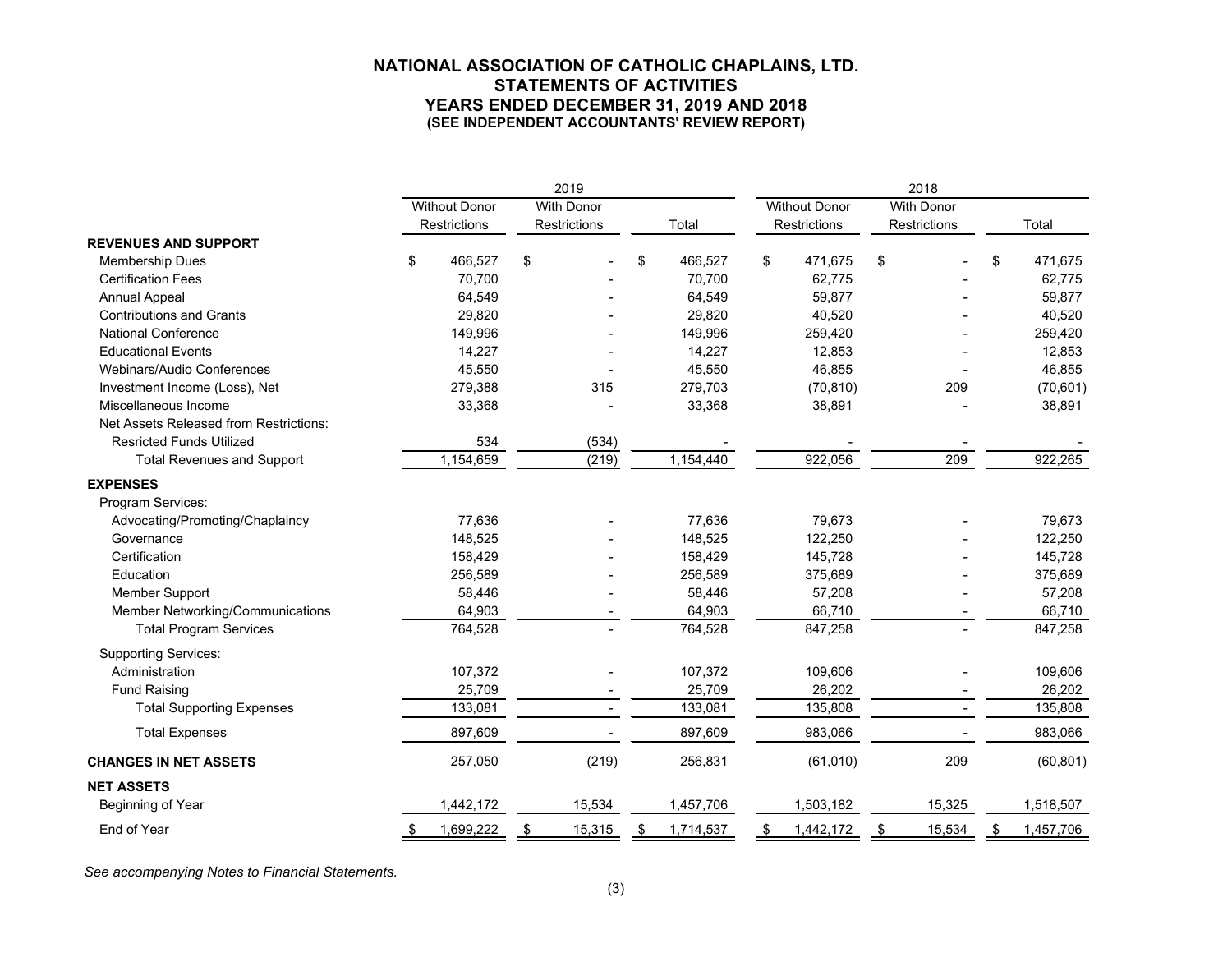### **NATIONAL ASSOCIATION OF CATHOLIC CHAPLAINS, LTD. STATEMENT OF FUNCTIONAL EXPENSES YEAR ENDED DECEMBER 31, 2019 (SEE INDEPENDENT ACCOUNTANTS' REVIEW REPORT)**

|                                          |                                        | <b>Program Services</b> |            |                          |               |                |           |         |                   |        | <b>Supporting Services</b>              |                |    |             |    |                          |               |
|------------------------------------------|----------------------------------------|-------------------------|------------|--------------------------|---------------|----------------|-----------|---------|-------------------|--------|-----------------------------------------|----------------|----|-------------|----|--------------------------|---------------|
|                                          | Advocating/<br>Promoting<br>Chaplaincy |                         | Governance |                          | Certification |                | Education |         | Member<br>Support |        | Member<br>Networking/<br>Communications | Administration |    | Fundraising |    | Total                    |               |
| Salaries and Benefits                    | \$                                     | 74,747                  | \$         | 46,573                   | \$            | 78,155         | \$        | 102,171 | \$                | 45,794 | \$                                      | 45,476         | \$ | 65,576      | \$ | 21,868                   | 480,360<br>\$ |
| <b>Contracted Services</b>               |                                        |                         |            |                          |               |                |           |         |                   |        |                                         | 13,290         |    |             |    |                          | 13,290        |
| Miscellaneous                            |                                        |                         |            |                          |               |                |           |         |                   |        |                                         |                |    | 1,403       |    |                          | 1,403         |
| <b>Communications and Postage</b>        |                                        | 989                     |            | 291                      |               | 1,164          |           | 1,164   |                   | 3,204  |                                         | 1,323          |    | 201         |    |                          | 8,336         |
| Occupancy                                |                                        |                         |            | 2,106                    |               | 8,429          |           | 10,536  |                   | 8,427  |                                         | 4,214          |    | 8,428       |    |                          | 42,140        |
| Maintenance and Insurance                |                                        |                         |            | 5,140                    |               |                |           |         |                   |        |                                         |                |    | 16,934      |    | $\overline{\phantom{a}}$ | 22,074        |
| <b>Professional Fees</b>                 |                                        |                         |            | 393                      |               |                |           |         |                   |        |                                         |                |    | 6,165       |    | $\overline{\phantom{a}}$ | 6,558         |
| Printing                                 |                                        | 2                       |            |                          |               | 9              |           | 9       |                   | 665    |                                         | 472            |    | 5           |    | 9                        | 1,171         |
| Subscriptions, Dues, Fees, and Awards    |                                        | 1,882                   |            |                          |               | 2,012          |           | 3,500   |                   |        |                                         |                |    | 7,567       |    | $\overline{\phantom{a}}$ | 14,961        |
| <b>Office Supplies</b>                   |                                        | 16                      |            | 71                       |               | 356            |           | 356     |                   | 356    |                                         | 128            |    | 141         |    | $\overline{\phantom{a}}$ | 1,424         |
| Depreciation                             |                                        |                         |            |                          |               |                |           |         |                   |        |                                         |                |    | 952         |    | $\blacksquare$           | 952           |
| <b>Board of Directors</b>                |                                        |                         |            | 21,254                   |               |                |           |         |                   |        |                                         |                |    |             |    | $\overline{\phantom{a}}$ | 21,254        |
| <b>Committees and Panels</b>             |                                        |                         |            | 6,401                    |               |                |           |         |                   |        |                                         |                |    |             |    | $\overline{\phantom{0}}$ | 6,401         |
| <b>Special Projects</b>                  |                                        |                         |            | 36,729                   |               |                |           |         |                   |        |                                         |                |    |             |    |                          | 36,729        |
| Marketing, Recruitment and Development   |                                        |                         |            | 29,567                   |               |                |           |         |                   |        |                                         |                |    |             |    | ٠                        | 29,567        |
| <b>Certification Commission</b>          |                                        |                         |            |                          |               | 15,015         |           |         |                   |        |                                         |                |    |             |    | ٠                        | 15,015        |
| Certification ITEs and Site Coordinators |                                        |                         |            |                          |               | 18,735         |           |         |                   |        |                                         |                |    |             |    | $\overline{\phantom{a}}$ | 18,735        |
| <b>Certification Interviews</b>          |                                        |                         |            | $\overline{\phantom{a}}$ |               | 34,554         |           |         |                   |        |                                         |                |    |             |    | $\overline{\phantom{a}}$ | 34,554        |
| Annual Campaign                          |                                        |                         |            |                          |               |                |           |         |                   |        |                                         |                |    |             |    | 3,832                    | 3,832         |
| <b>National Conference</b>               |                                        |                         |            |                          |               | $\blacksquare$ |           | 120,172 |                   |        |                                         |                |    |             |    | ٠                        | 120,172       |
| <b>Educational Events</b>                |                                        |                         |            |                          |               |                |           | 11,866  |                   |        |                                         |                |    |             |    |                          | 11,866        |
| Webinar/Audio Conferences                |                                        |                         |            |                          |               |                |           | 6,815   |                   |        |                                         |                |    |             |    |                          | 6,815         |
| <b>Total Expenses</b>                    | \$                                     | 77,636                  | \$         | 148,525                  | \$            | 158,429        | - \$      | 256,589 | S                 | 58,446 | -\$                                     | 64,903         | \$ | 107,372     | \$ | 25,709                   | \$ 897,609    |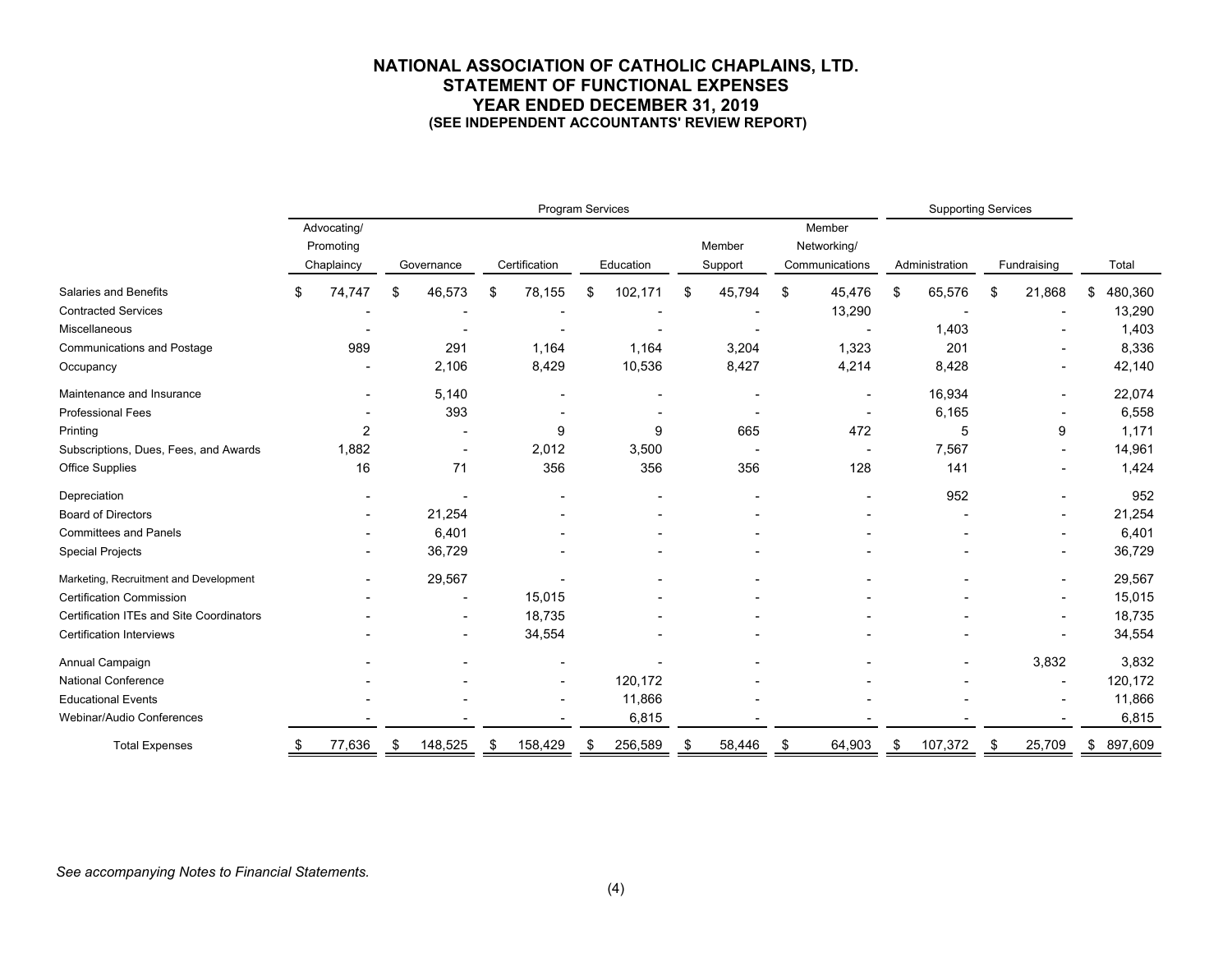### **NATIONAL ASSOCIATION OF CATHOLIC CHAPLAINS, LTD. STATEMENT OF FUNCTIONAL EXPENSES YEAR ENDED DECEMBER 31, 2018 (SEE INDEPENDENT ACCOUNTANTS' REVIEW REPORT)**

|                                          |    | <b>Program Services</b>                |    |                          |    |               |    |           |    |                   |                                         | <b>Supporting Services</b> |    |             |    |        |               |
|------------------------------------------|----|----------------------------------------|----|--------------------------|----|---------------|----|-----------|----|-------------------|-----------------------------------------|----------------------------|----|-------------|----|--------|---------------|
|                                          |    | Advocating/<br>Promoting<br>Chaplaincy |    | Governance               |    | Certification |    | Education |    | Member<br>Support | Member<br>Networking/<br>Communications | Administration             |    | Fundraising |    | Total  |               |
| Salaries and Benefits                    | S. | 75,734                                 | \$ | 45,617                   | \$ | 62,926        | \$ | 97,618    | \$ | 45,137            | \$                                      | 46,552                     | \$ | 69,499      | \$ | 22,287 | 465,370<br>\$ |
| <b>Contracted Services</b>               |    |                                        |    |                          |    |               |    |           |    |                   |                                         | 13,290                     |    |             |    |        | 13,290        |
| Miscellaneous                            |    |                                        |    |                          |    |               |    |           |    |                   |                                         |                            |    | 1,156       |    |        | 1,156         |
| <b>Communications and Postage</b>        |    | 815                                    |    | 240                      |    | 959           |    | 959       |    | 2,741             |                                         | 1,985                      |    | 169         |    |        | 7,868         |
| Occupancy                                |    |                                        |    | 2,190                    |    | 8,761         |    | 10,951    |    | 8,761             |                                         | 4,381                      |    | 8,761       |    |        | 43,805        |
| Maintenance and Insurance                |    |                                        |    | 4,990                    |    |               |    |           |    |                   |                                         |                            |    | 16,620      |    |        | 21,610        |
| <b>Professional Fees</b>                 |    |                                        |    | 344                      |    |               |    | ٠         |    |                   |                                         | $\overline{\phantom{a}}$   |    | 5,386       |    |        | 5,730         |
| Printing                                 |    | 65                                     |    |                          |    | 261           |    | 261       |    | 326               |                                         | 414                        |    | 130         |    | 261    | 1,718         |
| Subscriptions, Dues, Fees, and Awards    |    | 3,049                                  |    | $\overline{\phantom{0}}$ |    | 2,110         |    |           |    |                   |                                         |                            |    | 7,312       |    |        | 12,471        |
| <b>Office Supplies</b>                   |    | 10                                     |    | 49                       |    | 243           |    | 243       |    | 243               |                                         | 88                         |    | 97          |    |        | 973           |
| Depreciation                             |    |                                        |    |                          |    |               |    |           |    |                   |                                         |                            |    | 476         |    |        | 476           |
| <b>Board of Directors</b>                |    |                                        |    | 25,645                   |    |               |    |           |    |                   |                                         |                            |    |             |    |        | 25,645        |
| <b>Committees and Panels</b>             |    |                                        |    | 1,660                    |    |               |    |           |    |                   |                                         |                            |    |             |    |        | 1,660         |
| <b>Special Projects</b>                  |    |                                        |    | 21,614                   |    |               |    |           |    |                   |                                         |                            |    |             |    |        | 21,614        |
| Marketing, Recruitment and Development   |    |                                        |    | 19,901                   |    |               |    |           |    |                   |                                         |                            |    |             |    |        | 19,901        |
| <b>Certification Commission</b>          |    |                                        |    |                          |    | 14,769        |    |           |    |                   |                                         |                            |    |             |    |        | 14,769        |
| Certification ITEs and Site Coordinators |    |                                        |    |                          |    | 21,577        |    |           |    |                   |                                         |                            |    |             |    |        | 21,577        |
| <b>Certification Interviews</b>          |    |                                        |    |                          |    | 34,122        |    |           |    |                   |                                         |                            |    |             |    |        | 34,122        |
| Annual Campaign                          |    |                                        |    |                          |    |               |    |           |    |                   |                                         |                            |    |             |    | 3,654  | 3,654         |
| <b>National Conference</b>               |    |                                        |    |                          |    |               |    | 248,988   |    |                   |                                         |                            |    |             |    |        | 248,988       |
| <b>Educational Events</b>                |    |                                        |    |                          |    |               |    | 7,670     |    |                   |                                         |                            |    |             |    |        | 7,670         |
| Webinar/Audio Conferences                |    |                                        |    |                          |    |               |    | 8,999     |    |                   |                                         |                            |    |             |    |        | 8,999         |
| <b>Total Expenses</b>                    | \$ | 79,673                                 | \$ | 122,250                  | \$ | 145,728       | \$ | 375,689   | S. | 57,208            | \$                                      | 66,710                     | \$ | 109,606     | \$ | 26,202 | 983,066<br>\$ |

*See accompanying Notes to Financial Statements.*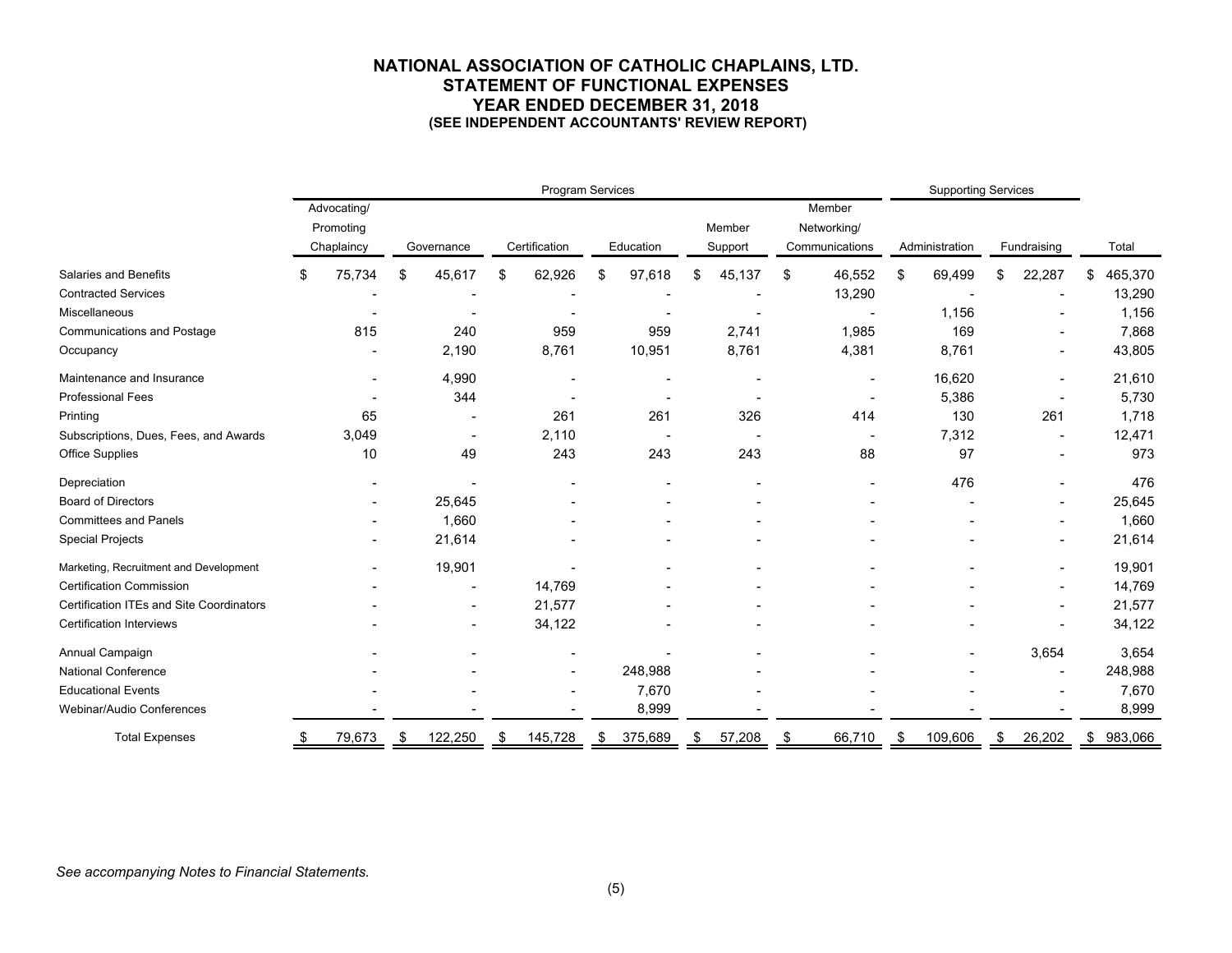### **NATIONAL ASSOCIATION OF CATHOLIC CHAPLAINS, LTD. STATEMENTS OF CASH FLOWS YEARS ENDED DECEMBER 31, 2019 AND 2018 (SEE INDEPENDENT ACCOUNTANTS' REVIEW REPORT)**

|                                                           | 2019          | 2018            |
|-----------------------------------------------------------|---------------|-----------------|
| <b>CASH FLOWS FROM OPERATING ACTIVITIES</b>               |               |                 |
| Change in Net Assets                                      | \$<br>256,831 | \$<br>(60, 801) |
| Adjustments to Reconcile Change in Net Assets to Net Cash |               |                 |
| Flows from Operating Activities                           |               |                 |
| Depreciation                                              | 952           | 476             |
| Realized and Unrealized (Gains) Losses on Investments     | (255, 821)    | 91,569          |
| (Increase) Decrease in:                                   |               |                 |
| <b>Accounts Receivable</b>                                | (14, 739)     | 16,897          |
| <b>Prepaid Expenses</b>                                   | 18,266        | (18, 263)       |
| Increase (Decrease) in:                                   |               |                 |
| <b>Accounts Payable</b>                                   | (321)         | (2, 289)        |
| <b>Accrued Payroll and Benefits</b>                       | (10, 180)     | 495             |
| <b>Deferred Revenues</b>                                  | (12, 884)     | 14,422          |
| Net Cash Flows from Operating Activities                  | (17, 896)     | 42,506          |
| <b>CASH FLOWS FROM INVESTING ACTIVITIES</b>               |               |                 |
| <b>Purchase of Fixed Assets</b>                           |               | (6, 102)        |
| Purchase of Investments, including Reinvested Earnings    | (23, 797)     | (20, 824)       |
| Net Cash Flows from Investing Activities                  | (23, 797)     | (26,926)        |
| <b>NET CHANGE IN CASH</b>                                 | (41, 693)     | 15,580          |
| Cash - Beginning of Year                                  | 121,570       | 105,990         |
| <b>CASH - END OF YEAR</b>                                 | 79,877        | \$<br>121,570   |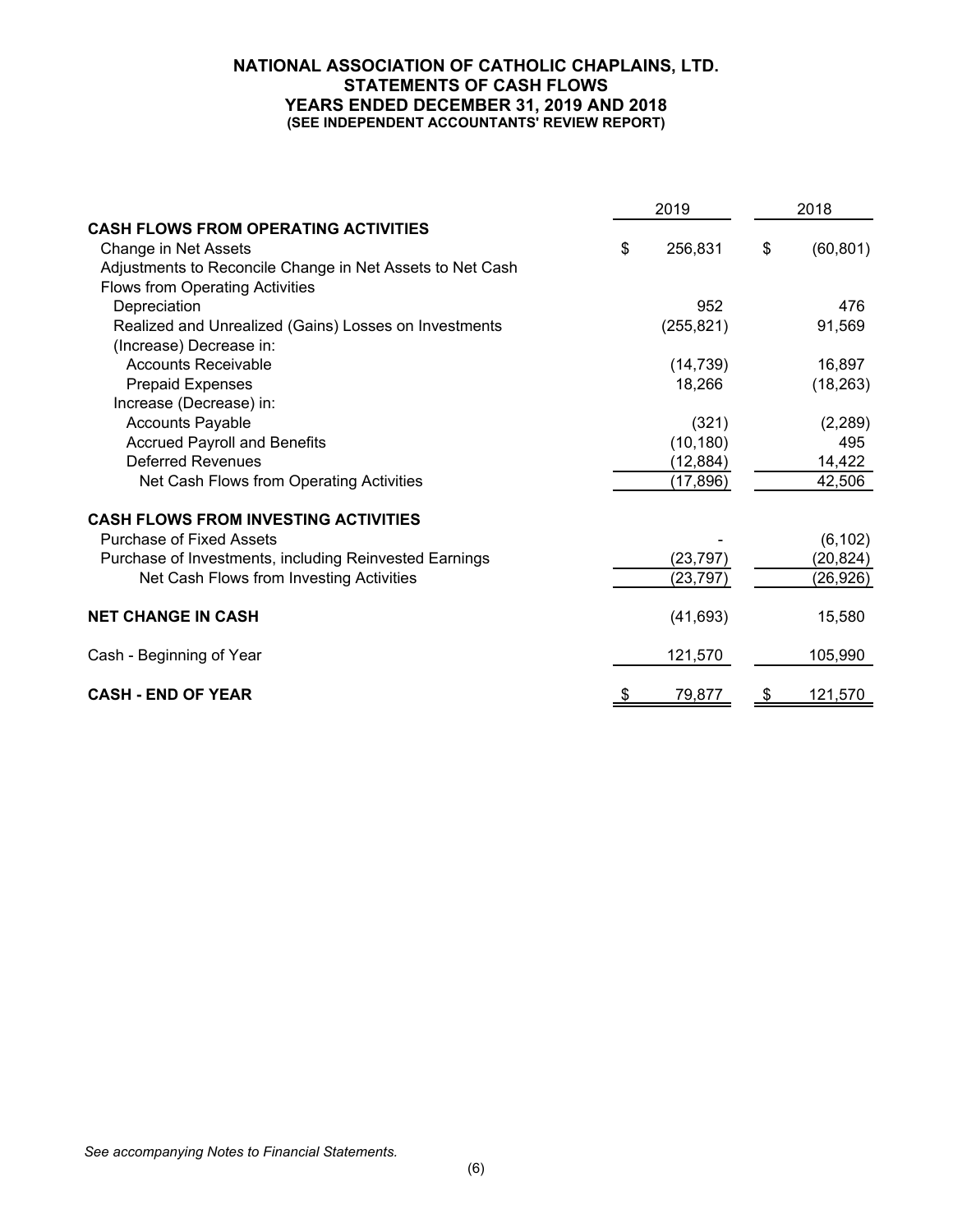### **NOTE 1 SUMMARY OF SIGNIFICANT ACCOUNTING POLICIES**

#### **Nature of Business**

The National Association of Catholic Chaplains, Ltd. (the Association) is a nonprofit organization organized under the laws of the state of Wisconsin for the purpose of promoting continuing spiritual and educational formation of its membership and Christ-like advocacy in ethical, legal, political and social areas of service in health care ministries. The Association is exempt from income taxes under Section 501(c)(3) of the Internal Revenue Code (IRC) except for net income from unrelated business activities. The Association has determined that it has no income from unrelated business activities, and therefore, has no uncertain tax positions that are material to the financial statements. Following is a summary of the Association's significant accounting policies.

### **Net Assets**

Net assets, revenues, gains, and losses are classified based on the existence or absence of donor or grantor imposed restrictions. Accordingly, net assets and changes therein are classified and reported as follows:

*Net Assets Without Donor Restrictions* – Net assets available for use in general operations and not subject to donor (or certain grantor) restrictions. The governing board has designated, from net assets without donor restrictions, net assets for donor development and conference funds.

*Net Assets With Donor Restrictions* – Net assets subject to donor- (or certain grantor-) imposed restrictions. Some donor-imposed restrictions are temporary in nature, such as those that will be met by the passage of time or other events specified by the donor. Donorimposed restrictions are released when a restriction expires, that is, when the stipulated time has elapsed, when the stipulated purpose for which the resource was restricted has been fulfilled, or both.

The Association reports contributions restricted by donors as increases in net assets without donor restrictions if the restrictions expire (that is, when a stipulated time restriction ends or purpose restriction is accomplished) in the reporting period in which the revenue is recognized. All other donor-restricted contributions are reported as increases in net assets with donor restrictions, depending on the nature of the restrictions. When a restriction expires, net assets with donor restrictions are reclassified to net assets without donor restrictions and reported in the statements of activities as Net Assets Released from Restrictions.

### **Cash**

Cash consists of noninterest bearing demand deposits held at financial institutions as well as cash on hand.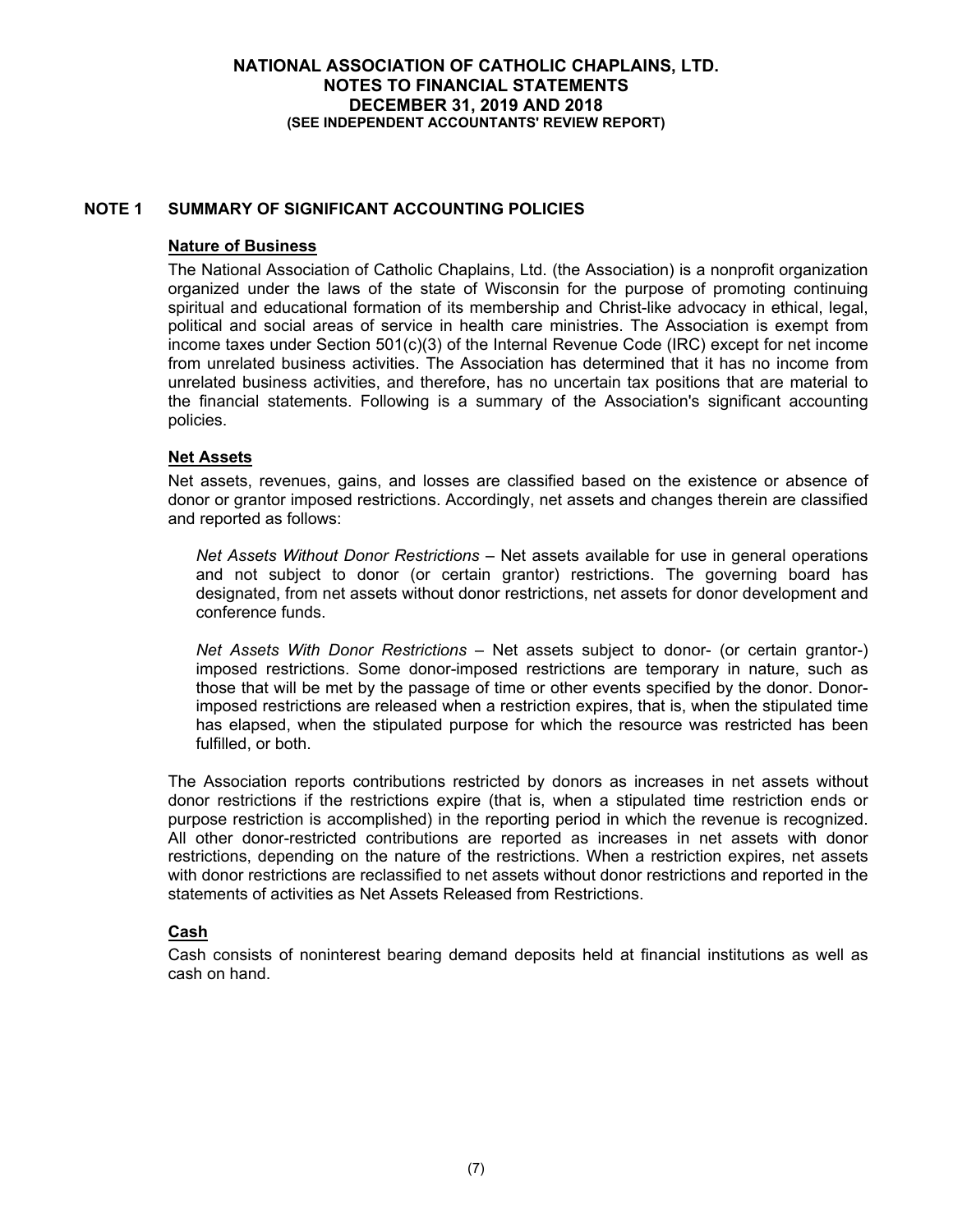### **NOTE 1 SUMMARY OF SIGNIFICANT ACCOUNTING POLICIES (CONTINUED)**

#### **Accounts Receivable**

Accounts receivable are stated at the amount management expects to collect from outstanding balances. Past due receivables are written off after management has used reasonable collection efforts based on individual credit evaluations and specific customer circumstances. The Association does not provide an allowance for uncollectible accounts since none is considered necessary based on management's review of outstanding receivables, historical collection information, and existing economic conditions.

#### **Revenue Recognition**

Membership Dues – Membership dues are on an anniversary-date basis and are recognized ratably over the membership period since there are no distinct performance obligations and the general member benefits are considered a bundled group of performance obligations that are delivered to members throughout the membership period. Unearned membership revenue is reflected as deferred revenue on the statements of financial position.

Certification Fees – Certification fees are recognized as revenue upon member receiving certification. The portion related to future periods is recorded as deferred revenue.

National Conference, Educational Events, and Webinars/Audio Conferences – National conference, educational events, and webinars/audio conferences revenues are recognized when the activities or services are provided. Amounts collected for an event to be held in a subsequent year are recorded as deferred revenue.

Contributions and Grants – Contributions and grants are recognized as revenue in the period received or unconditionally promised, whichever is earlier. They are recorded as increases in net assets without donor restrictions if the restrictions expire (that is, when a stipulated time restriction ends or purpose restriction is accomplished) in the reporting period in which the revenue is recognized. All other donor-restricted contributions are reported as increases in net assets with donor restrictions, depending on the nature of the restrictions. When a restriction expires, net assets with donor restrictions are reclassified to net assets without donor restrictions and reported in the statements of activities as net assets released from restrictions.

#### **Conference Expenses**

Expenditures for conference goods and services are recognized as expenses during the year in which the conference is held. Amounts paid for a conference to be held in a subsequent year are recorded as prepaid expenses.

#### **Property and Equipment**

Property and equipment are recorded at cost. Maintenance and repairs are charged to operations as incurred and renewals and betterments are capitalized. Depreciation for office furniture and equipment and leasehold improvements are calculated using the straight-line method over their estimated useful lives of 5 to 10 years. When furniture or equipment is retired or otherwise disposed of, the cost is removed from the asset accounts and the related accumulated depreciation accounts are adjusted, with the difference recorded as a gain or loss in the year of retirement.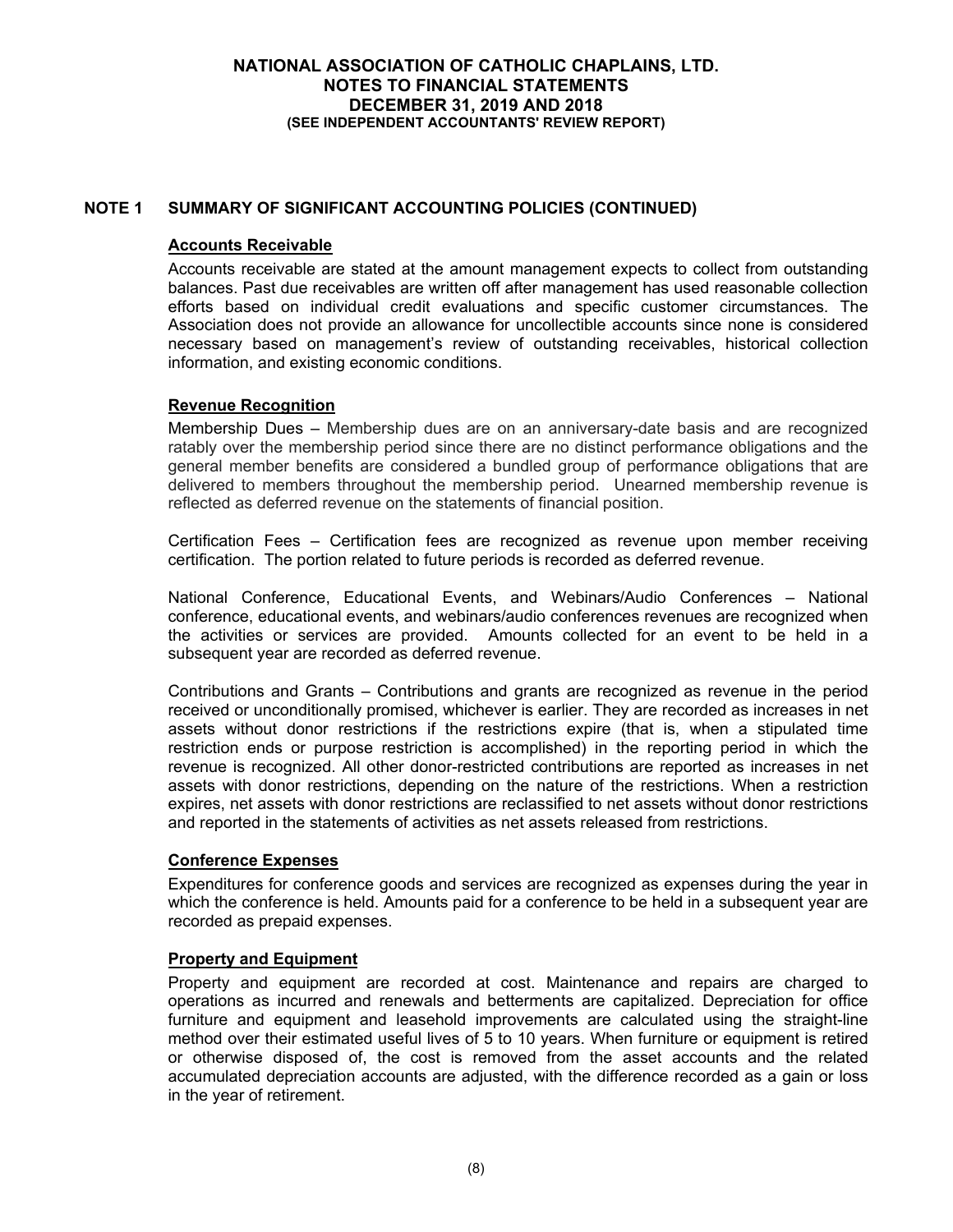## **NOTE 1 SUMMARY OF SIGNIFICANT ACCOUNTING POLICIES (CONTINUED)**

#### **Investments**

Investments consisting of cash equivalents, fixed income securities and equity securities are reported at their fair values in the statements of financial position. Investment income (loss) is reported in the statements of activities and consists of interest and dividend income, realized and unrealized gains and losses, less direct investment expenses. Investment income restricted by a donor is reported as an increase in net assets without donor restrictions if the restrictions are met (either by passage of time or by use) in the reporting period in which the income is recognized.

### **Compensated Absences and Vacations**

The financial statements include a liability for compensated absences and vacations for all employees who held vested rights to such compensation.

### **Financial Instruments**

Financial instruments, which potentially subject the Association to credit risk, are cash balances that periodically exceed the Federal Deposit Insurance Corporation (FDIC) insurance limit.

### **Functional Allocation of Expenses**

The costs of program and supporting services activities have been summarized on a functional basis in the statements of activities. The statement of functional expenses present the natural classification detail of expenses by function. Accordingly, certain costs have been allocated among the programs and supporting services benefited.

#### **Use of Estimates**

The preparation of financial statements in conformity with accounting principles generally accepted in the United States of America (U.S. GAAP) requires management to make estimates and assumptions that affect certain reported amounts and disclosures. Accordingly, actual results could differ from those estimates.

#### **Subsequent Events**

The Association evaluated subsequent events through February 4, 2020, the date the financial statements were available to be issued.

### **Change in Accounting Principle**

In May 2014, the Financial Accounting Standards Board (FASB) issued ASU 2014-09, *Revenue from Contracts with Customers (Topic 606)*. Subsequent to May 2014, the FASB issued six ASUs to clarify certain matters related to Topic 606. Topic 606 supersedes the revenue recognition requirements in FASB ASC 605, *Revenue Recognition*, and requires the recognition of revenue when promised goods or services are transferred to customers in an amount that reflects the consideration to which an entity expects to be entitled in exchange for those goods or services. The updates address the complexity of revenue recognition and provide sufficient information to enable financial statements users to understand the nature, amount, timing, and uncertainty of revenue and cash flows arising from contracts with customers.

The Association's financial statements reflect the application of ASC 606 guidance beginning in 2018. No cumulative-effect adjustment in net assets was recorded because the adoption of ASU 2014-09 did not significantly impact the Association's reported historical revenue.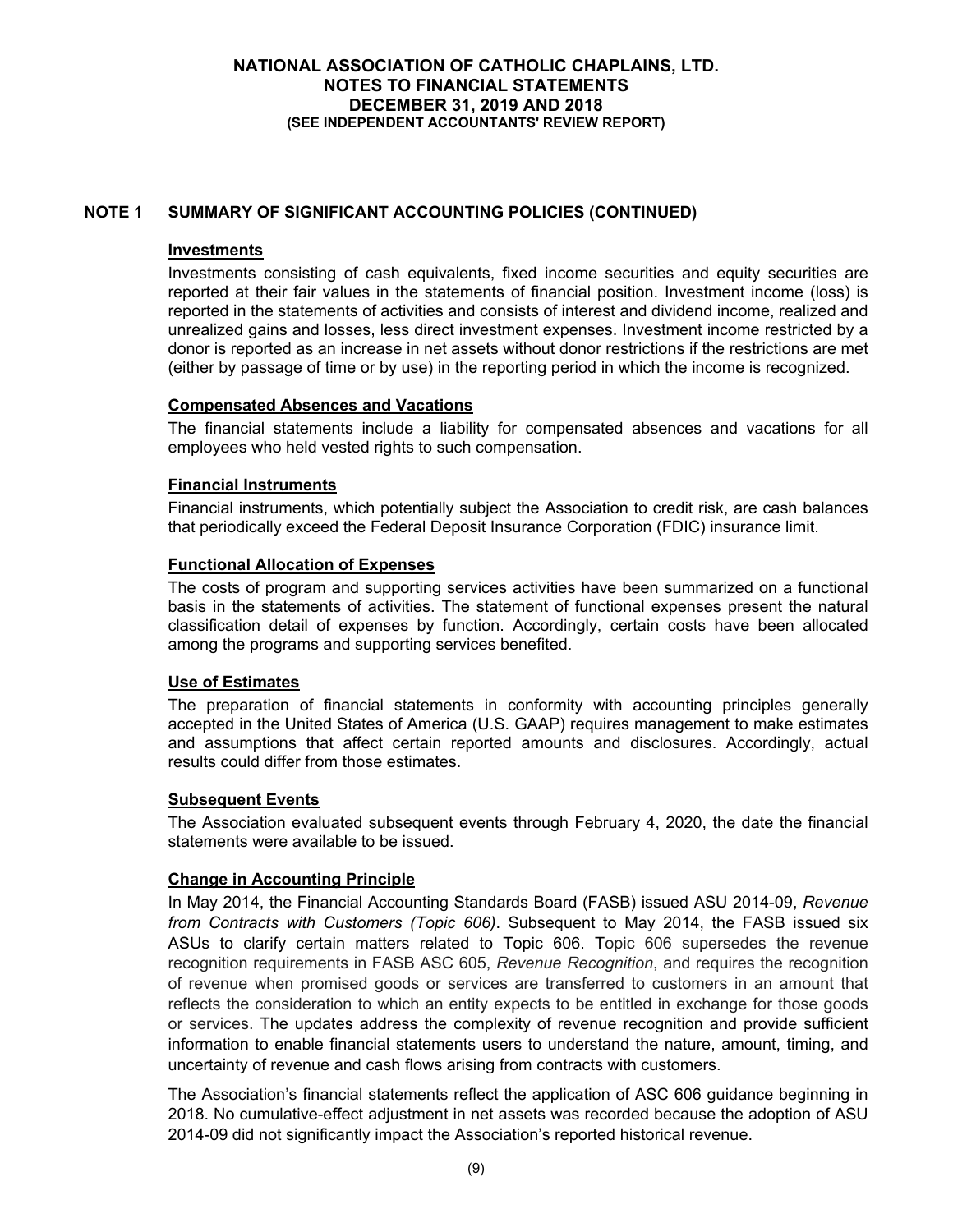### **NOTE 1 SUMMARY OF SIGNIFICANT ACCOUNTING POLICIES (CONTINUED)**

#### **Change in Accounting Principle (continued)**

Additionally in June 2018, FASB issued Accounting Standards (ASU) 2018-08, *Accounting Guidance for Contributions Received and Made.* This ASU was issued to clarify accounting guidance for contributions received and contributions made. The amendments to this ASU assists entities in (1) evaluating whether transactions should be accounted for as contributions (nonreciprocal transactions) within the scope of Topic 958, Not-for-Profit Entities, or as an exchange (reciprocal) transactions subject to other guidance and (2) determining whether a contribution is conditional.

The financial statements reflect the application of ASU 2018-08 beginning January 1, 2018. The new guidance does not require prior period results to be restated. The implementation of this standard did not affect the Association's net assets.

### **Recent Accounting Guidance**

In February 2016, the FASB issued ASU 2016-02, *Leases (Topic 842)*, which is expected to increase transparency and comparability among organizations. The core principle of this guidance is that a lessee should recognize the assets and liabilities that arise from leases. The standard requires lessees to reflect most leases on their statements of financial position as lease liabilities with a corresponding right-of-use asset, while leaving presentation of lease expense in the statements of activities largely unchanged. The standard also eliminates the real-estate specific provisions that exist under current U.S. GAAP and modifies the classification criteria and accounting which lessors must apply to sales-type and direct-financing leases. The standard is effective for the Association's year ending December 31, 2021, with early adoption permitted. Management will be evaluating the effects of this new standard.

#### **NOTE 2 LIQUIDITY AND AVAILABILITY OF RESOURCES**

Financial assets available for general expenditure, that is, without donor or other restrictions limiting their use, within one year of the statements of financial position date, comprise the following:

|                                         | 2019 |           | 2018      |
|-----------------------------------------|------|-----------|-----------|
| Cash                                    |      | 79.877    | 121.570   |
| Investments                             |      | 1,818,413 | 1,538,795 |
| Accounts Receivable                     |      | 17.091    | 2.352     |
| Less Net Assets With Donor Restrictions |      | (15.315)  | (15.534)  |
| Гоtal                                   |      | .900.066  | .647.183  |

As part of the Association's liquidity management plan, the Association invests cash in excess of daily requirements in short-term investments, CDs, and money market funds.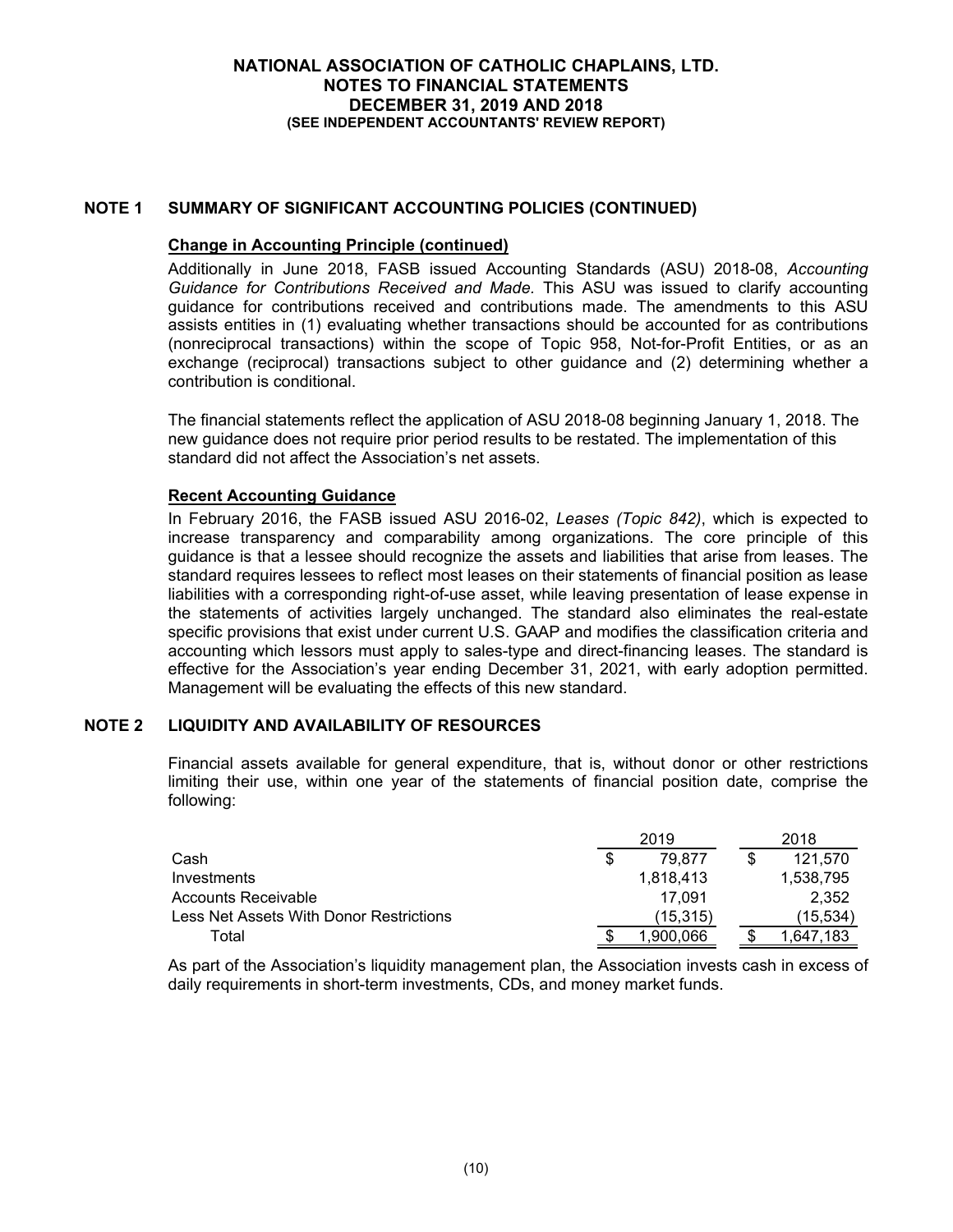### **NOTE 3 REVENUE**

The following table shows the Association's revenue disaggregated according to the timing of the transfer of goods or services:

| Revenue Recognized at a Point in Time | 2019         | 2018         |
|---------------------------------------|--------------|--------------|
| <b>Certification Fees</b>             | \$<br>70,700 | \$<br>62,775 |
| <b>National Conference</b>            | 149,996      | 259,420      |
| <b>Educational Events</b>             | 14,227       | 12,853       |
| Webinars/Audio Conferences            | 45,550       | 46,855       |
| Miscellaneous Income                  | 33,368       | 38,891       |
|                                       | 313,841      | 420,794      |
| Revenue Recognized over Time          |              |              |
| <b>Membership Dues</b>                | 466,527      | 471,675      |

## **NOTE 4 CONTRACT ASSETS AND CONTRACT LIABILITIES**

The Association's contract assets and liabilities consist of:

|                                            |    | 2019    |    | 2018    |
|--------------------------------------------|----|---------|----|---------|
| Accounts Receivable                        |    |         |    |         |
| Accounts Receivable - Conferences          | \$ | 15,000  | \$ |         |
| Accounts Receivable - Miscellaneous Income |    | 2,091   |    | 2,352   |
|                                            |    | 17,091  |    | 2,352   |
|                                            |    |         |    |         |
| Deferred Revenue                           |    |         |    |         |
| Deferred Revenue - Certification Fees      | S  | 18,775  | S  | 19.375  |
| Deferred Revenue - Membership Dues         |    | 178,702 |    | 190,986 |
|                                            |    | 197.477 |    | 210.361 |

## **NOTE 5 INVESTMENTS**

The fair values of the Association's professionally-managed investments, were comprised of the following at December 31:

|                                  | 2019      |   | 2018      |
|----------------------------------|-----------|---|-----------|
| Cash Equivalents                 | 212,370   | S | 208,570   |
| <b>Fixed Income Mutual Funds</b> | 376,301   |   | 359,824   |
| <b>Equity Mutual Funds</b>       | 1,229,742 |   | 970,401   |
| Subtotal                         | 1.818.413 |   | 1,538,795 |
| Unrealized Gain                  | (656,283) |   | (400,410) |
| Cost Basis at December 31        | 1.162.130 |   | 1,138,385 |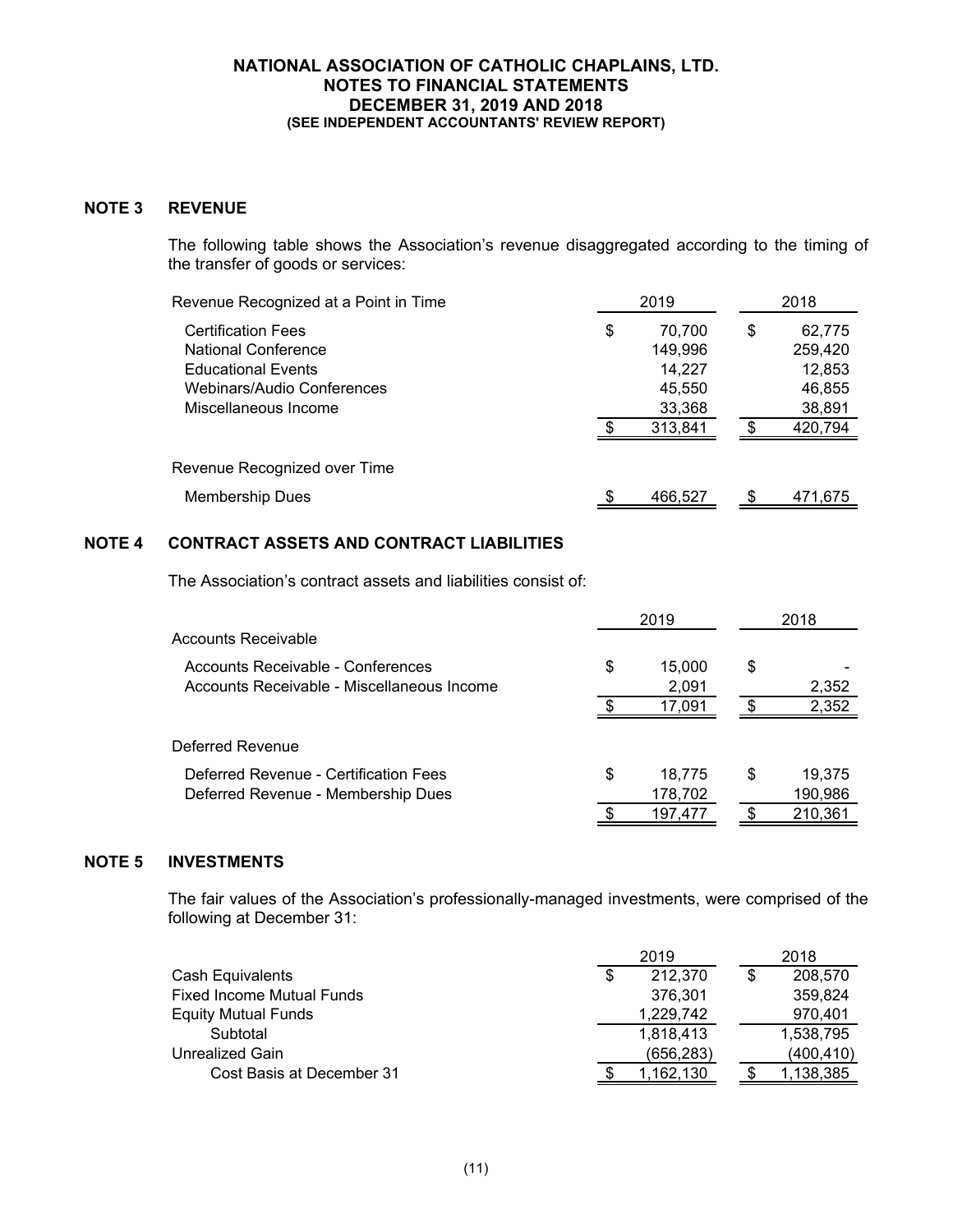### **NOTE 5 INVESTMENTS (CONTINUED)**

Investment income (loss), net consists of the following:

|                                        | 2019    | 2018     |
|----------------------------------------|---------|----------|
| Interest and Dividends                 | 23.882  | 20.967   |
| Realized and Unrealized Gains (Losses) | 255.821 | (91.568) |
| Γotal                                  | 279.703 | (70.601) |

The Association utilizes various methods to measure the fair value of its investments on a recurring basis. Financial accounting standards establish a hierarchy that prioritizes inputs to valuation methods. Financial assets valued using Level 1 inputs are based on unadjusted quoted market prices within active markets. Financial assets valued using Level 2 inputs are based primarily on quoted prices for similar assets in active or inactive markets. Financial assets valued using Level 3 inputs are based on unobservable inputs and requires management to use their own assumptions on valuation. All of the Association's investments are measured using Level 1 inputs.

#### **NOTE 6 OPERATING LEASES**

In October 2010, the Association entered into a 36-month lease agreement for its office space commencing on February 1, 2011. In July 2014, this lease was extended until July 31, 2016. In December 2015, this lease was extended again through July 31, 2018. In December 2018, this lease was extended again through July 31, 2020. In September 2019, this lease was extended again through July 31, 2021. Total annual rent expense attributable to this lease was \$42,140 in 2019 and \$43,805 in 2018, respectively. The minimum future rental commitments under this operating lease are as follows:

| Year  |    | Amount |  |  |  |  |
|-------|----|--------|--|--|--|--|
| 2020  | \$ | 42,938 |  |  |  |  |
| 2021  |    | 25,047 |  |  |  |  |
| Total | æ  | 67.985 |  |  |  |  |

### **NOTE 7 NET ASSETS**

The following is a summary of the board-designated net assets as of December 31:

|                        | 2019   |  | 2018   |  |
|------------------------|--------|--|--------|--|
| Conference Fund        | 23,708 |  | 23,708 |  |
| Donor Development Fund | 41.568 |  | 44.533 |  |
| Total                  | 65.276 |  | 68.241 |  |

The following is a summary of the net assets with donor restrictions as of December 31:

|                                  | 2N 1 C |  | 2018   |  |
|----------------------------------|--------|--|--------|--|
| <b>Continuing Education Fund</b> |        |  | 15 534 |  |

A maximum of 4% interest per year can be added to the Continuing Education Fund to be used towards the next year's Conference Scholarship Fund.